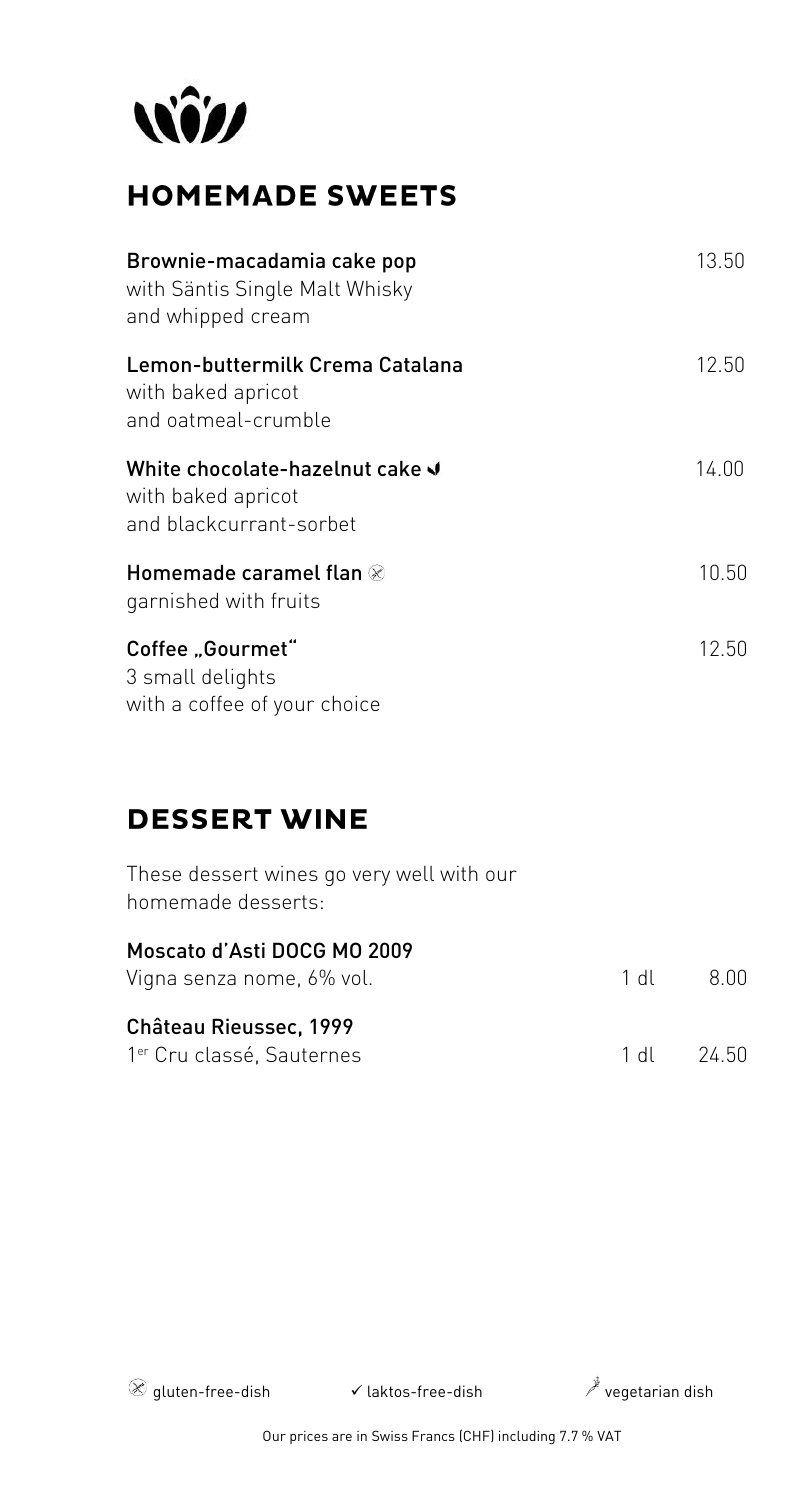

# **FAVOURITE SUNDAES**

| <b>Coupe Denmark</b>                               | full portion | 13.80 |
|----------------------------------------------------|--------------|-------|
| vanilla ice cream with chocolate sauce             | half portion | 9.80  |
| and whipped cream                                  | mini portion | 7.80  |
| Classic banana split                               | full portion | 14.80 |
| vanilla and chocolate ice cream,                   | half portion | 10.80 |
| fresh banana, chocolate sauce<br>and whipped cream | mini portion | 8.80  |
| Ice coffee                                         | full portion | 13.80 |
| with mocca ice cream                               | half portion | 9.80  |
|                                                    | mini portion | 7.80  |
| <b>Coupe Romanoff</b>                              | full portion | 14.80 |
| vanilla ice cream,                                 | half portion | 10.80 |
| marinated strawberry and<br>whipped cream          | mini portion | 8.80  |
| Hazelnut-caramel sundae                            | full portion | 13.80 |
| hazelnut ice with creamy caramel sauce,            | half portion | 9.80  |
| nut brittle and whipped cream                      | mini portion | 7.80  |

 $\circledR$  gluten-free-dish  $\checkmark$  laktos-free-dish  $\checkmark$  vegetarian dish